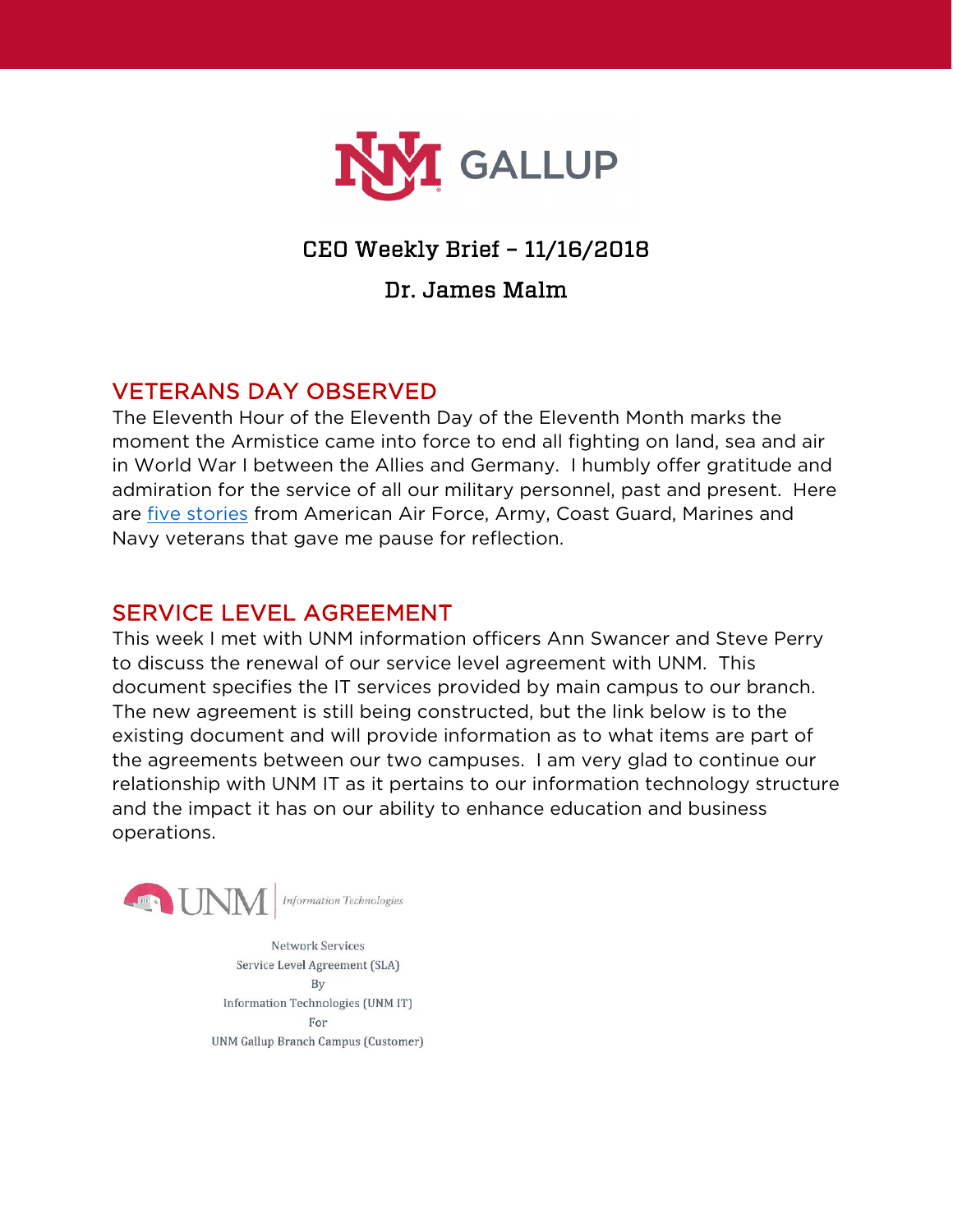# CLARENCE CRUZ POTTERY DEMONSTRATION

We welcomed artist Clarence Cruz to campus this week as part of the ongoing Ingham Chapman Gallery exhibit series. Mr. Cruz, a well-renowned artist and potter from the San Juan Pueblo, demonstrated his talents to a full house throughout the day sharing his philosophy about art and life and how he has been shaped by his craft. Many thanks to John Zimmerman for his successful and ongoing efforts to bring arts to our campus as part of the gallery programming.



# MLT ACCREDITATION VISIT

We welcomed program reviewers this week from the National Accrediting [Agency for Clinical Laboratory Sciences \(NAACLS\)](https://www.naacls.org/about.aspx) for their two-day site visit as part of the MLT accreditation process. We are fortunate to have such talented faculty and staff who work diligently to prepare students to graduate with the skills needed to work in our local healthcare industry. Corine Gonzales provides the professional classroom and didactic instruction needed by the MLT students to enter and advance seamlessly into their professional field.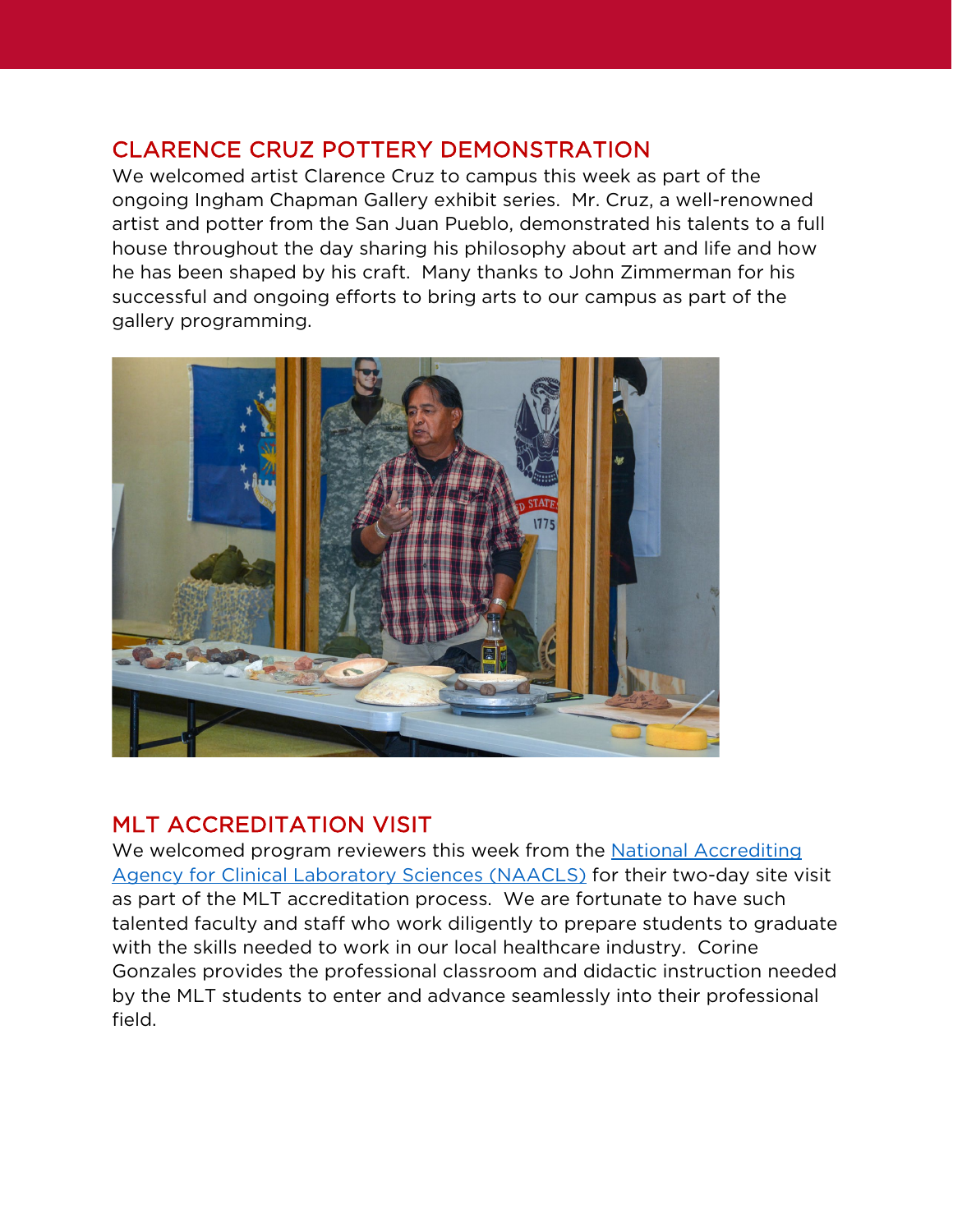

*Corine Gonzales, MLT Program Director*

# FACULTY ASSEMBLY PRESIDENT

The UNM-Gallup leadership team met with Faculty Assembly President Cecilia Stafford for our monthly conversation regarding the content of the chief executive officer, dean of instruction and directors' reports to the assembly for Friday's meeting. Click below for Friday's agenda and draft minutes of the most recent meeting.



.<br>aculty Assembly Senators to ABO and Standing Committee Update<br>RNAG Senator to ABQ (J. Burke/T. Lassiter) States 1980<br>
States 1980<br>
Committee Committee<br>
States Committee<br>
on Texching Excellence<br>
on Texching Excellence<br>
on and By-Law: Committee<br>
committee (CARC)<br>
Committee on Student Affairs<br>
Committee on Student Affairs<br>
Commi brary Committee<br>ong Range Planning and Resource Com Other Business & Announcements; 20 minutes

Adjourn-2:30 PM

\* Note: Only full-time UNN-O faculty (including clasic) and elected adjust representative may vote on action<br>Beam, As specified by the UNNO Constitution, we will follow Robert's Raise of Order where the Constitution At<br>Byl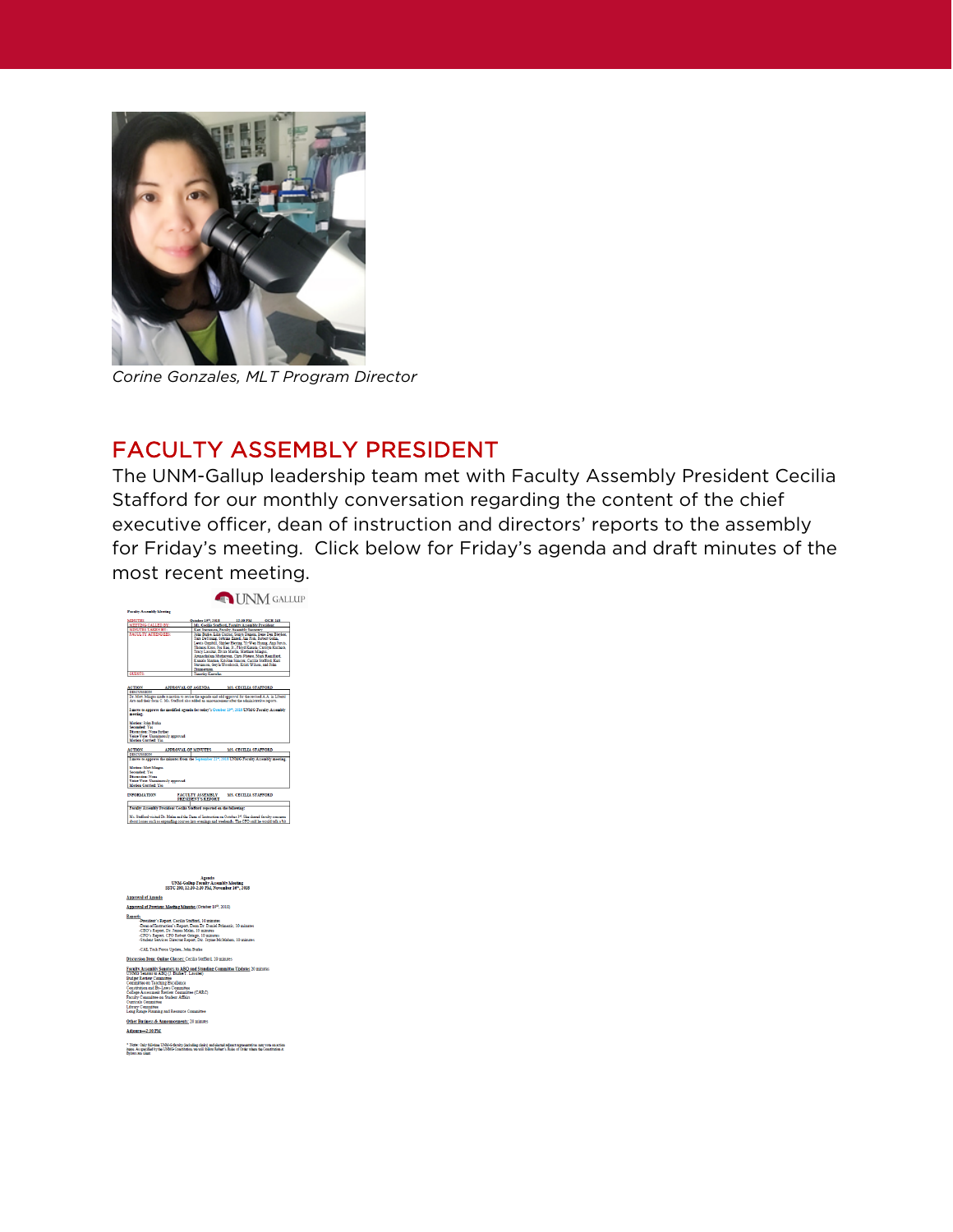

*Cecilia Stafford, Faculty Assembly President*

#### SPRING 2019 SCHEDULE

Spring 2019 registration began on Monday, November 12th and activity was much more robust compared to the same time last year. With the first week almost completed, academic leadership and student affairs officers continue to meet to discuss strategies to minimize student wait lists in high-demand courses. We are committed to removing bottlenecks and other barriers that impede students' abilities to persist in an organized and timely manner.



## NATIONAL SCIENCE FOUNDATION GRANT

I am happy to support the strong work of Dr. Antoinette Abeyta in her submission to the National Science Foundation for a collaborative grant effort in conjunction with UNM main campus, UNM Valencia and Central New Mexico Community College. The proposal is titled *Collaborative Research: GP-IMPACT: GeoAcequias at the University of New Mexico.* If funded, the project will improve undergraduate transitions into geoscience careers. The role of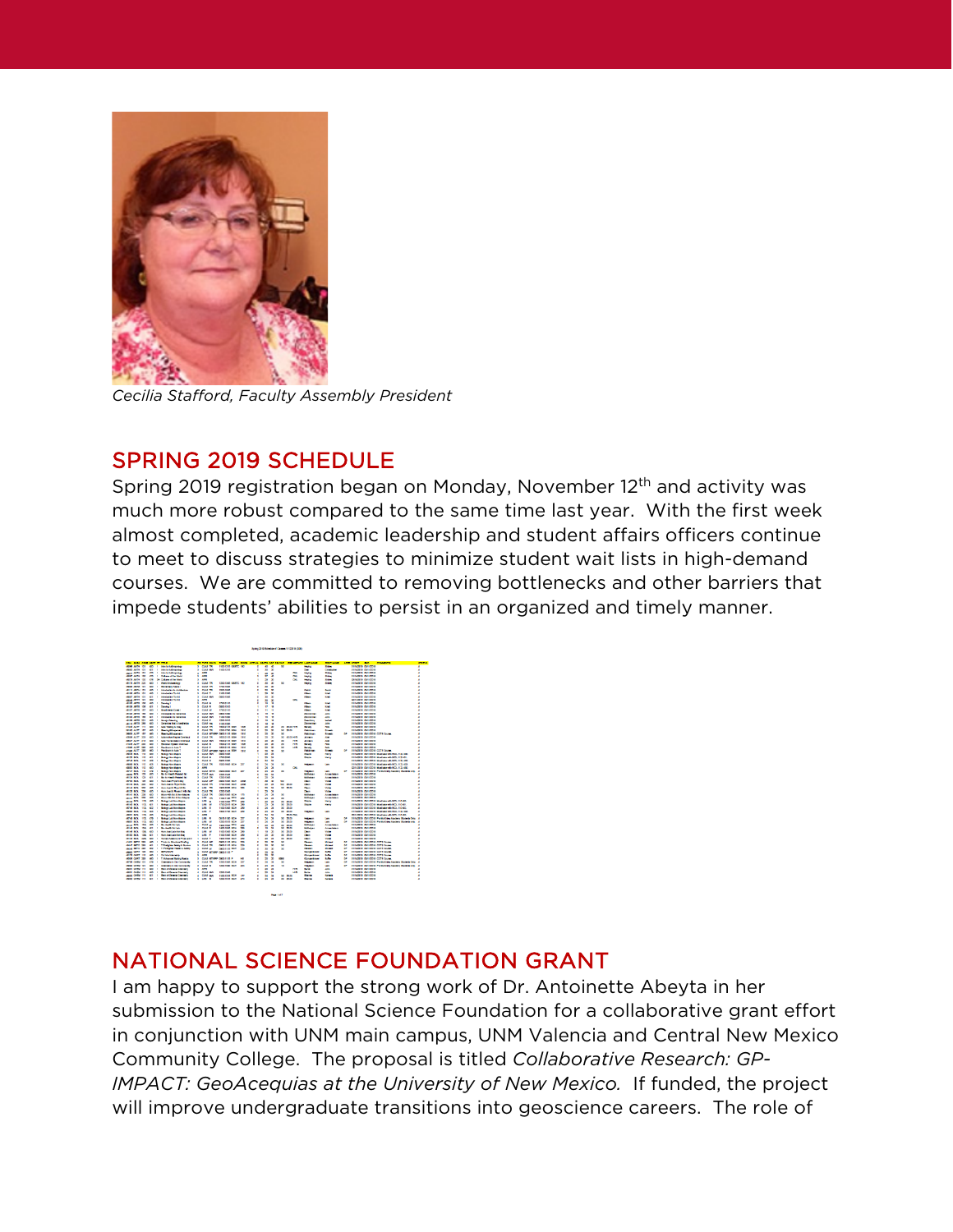UNM-Gallup will be on matriculating students into four-year bachelor degree programs and integrating inclusive curriculum and research experiences into the undergraduate student experience.

#### COMMENCEMENT

Fall 2018 graduation has been scheduled for Saturday, December 15th at 10:00 a.m. in the Hiroshi Miyamura gymnasium. We are honored to host Interim Senior Vice-Provost Barbara Rodriguez as our commencement speaker. Dr. Rodriguez graciously accepted our invitation to join us as we celebrate our students and the completion of their certificate and degree programs. Please plan on joining us in recognizing these great accomplishments.

## NATIVE AMERICAN HERITAGE EVENTS

In celebration of November as Native American Heritage Month, UNM-Gallup offered several opportunities to honor and learn more about the rich Native American culture of many of our campus community members. The Gurley Hall Commons area was alive with music Wednesday afternoon as we were treated to performances by Ashkii Red 1 and traditional drumming by the Rusty Spurs Singers. Wednesday evening saw a live performance by student Cobin Willie and a lecture by Dr. Lloyd Lee. Dr. Lee is an associate professor and graduate faculty director in the department of Native American Studies at UNM. He spoke on *Navajo Identity in a 21st Century World.*